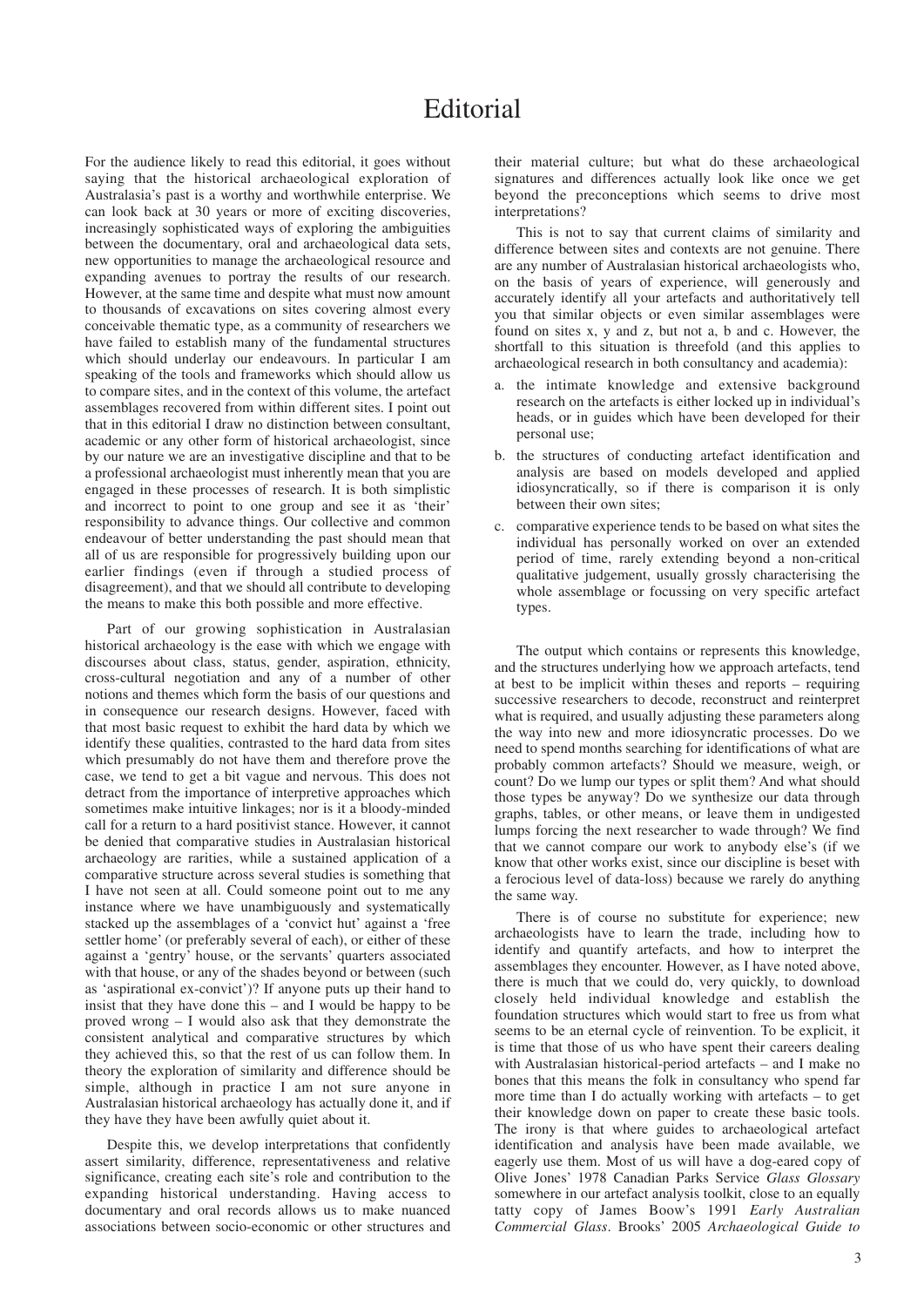*British Ceramics in Australia* may well join them, but what about the rest of the library that should be there? Where, for instance, is the guide to early Sydney or Melbourne colonial ceramics? Why have so few of the major studies undertaken either in consultancy, academic or government research been published as longer substantive studies or monographs?

Rather than imagine difficult solutions requiring lengthy syntheses, maybe ASHA as a society needs to consider its role in facilitating these processes. Many will remember that in days of yore the ASHA Newsletter also contained substantive notes on artefacts and site research (with the highlights later compiled into Birmingham and Bairstow's 1981 volume). While not wanting to diminish the Newsletter's valuable role in informing about current events, it may be that practitioners who do not want to engage with the formal refereed processes of the main ASHA journal might instead be willing to publish useful and interesting titbits on the artefacts that they are encountering in their research – the sorts of material which could probably be taken direct from reports. On the analytical side, while the main ASHA journal should continue to fulfil its role for carefully considered papers on research, we need to discuss whether a *B.A.R.* or *Terra Australis* style series for the growing body of higher degree theses in Australasian historical archaeology would facilitate opportunities to make available longer analyses. This is particularly important, as commercial publishers invariably require the reduction or elimination of the critical methodological and substantive elements – exactly the material required for people wishing to do comparative analyses. The recently revived ASHA Monograph series could do the same for consultancy studies.

Those who have been reading the ASHA journal over the last several years will recognise that this is by no means a new critique (or maybe 'whinge' would be more accurate). Most recently a co-authored paper by Penny Crook, Susan Lawrence and myself (Crook, Lawrence and Gibbs 2003) considered that a significant step would be to try to develop some level of consistency, if not standardisation, in our efforts to describe and catalogue. In that paper we also touched on the differences between description and analysis which I will not repeat here, although the same plea for consistency could be made for analytical structures, for the same reasons of encouraging comparison. When I was originally asked to guest-edit a volume for ASHA, my first thought was that this might provide an opportunity to continue the discussion. The original call for papers asked for submissions which did one or more of the following –

- a. Presented an analysis (not simply description) of one or more classes of artefacts in a clear and preferably quantitative way.
- b. Considered methods or approaches for comparative analysis in Australasian historical archaeology.
- c. Considered how existing historic site databases/registers might be re-framed to derive comparative data, etc.
- d. Considered other aids to analysis such as approaches to documentary research, synthesis, and so on.

The end result is a diverse set of papers which I believe will provide useful references and benchmarks for future research.

The volume opens with two broad scope papers exploring some of our analytical and interpretive assumptions. Alasdair Brooks considers the development of functional artefact categories in Australasia, raising several challenges to how we construct and employ these categories in description and analysis. Penny Crook examines the relationships between cost, 'quality' and 'value' in nineteenth-century consumerism, and suggests possible material links or indicators of these which we might consider in our interpretations of assemblages.

Maritime historian Michael Nix has contributed a welcome piece on the nature of trade cargoes and the complexities of the international export network leading to Australia, focussing on shipping from Leith between 1820–24. The convoluted processes of deciding upon cargoes, the nature of exports, re-exports, additional goods collected or disposed of en-route, and a host of other factors bearing upon what eventually found its way to the antipodes has clear implications and relevance for archaeologists trying to decode trade and consumerism in the colonies.

The main body of the journal presents a series of papers by both experienced archaeologists and recent graduates considering specific artefact types, usually illuminated by case studies. Michelle Knehans opens with a study of the material culture of pharmacy, based on her analysis of the assemblage from Dow's Pharmacy in Victoria. From this research she also draws out the potential for pharmacy tools and practice to be visible in the archaeological record, as well as the implications for our understanding of colonial health and hygiene. Kirsti Graham's paper provides an important companion piece exploring patent and proprietary medicines, commonly found in many Australasian sites. In this study she reviews advertisements in Melbourne newspapers between 1850 and 1900 to extract information which will allow us a more informed analysis and interpretation, examining factors such as relative costs, origins, date ranges and claimed efficacy, as well as archaeological visibility.

Angela Middleton demonstrates how the development of a regional nail chronology played a vital role in deciphering the development and demolition of the Te Puna Mission Station, one of New Zealand's earliest mission sites. Peter Davies' paper takes two of the most commonly found artefacts – writing slates and slate pencils – and considers not only their function but the reasons behind their persistence into the twentieth century. He also provides an interesting link between slate pencils and perceived threats to hygiene within schools.

The next three papers provide important insights into how we might standardise some of our descriptions of artefact types or classes. Sarah Colley documents a system developed for the description and interpretation of marine shells, drawing upon her experience working with the assemblage from the Quadrant Site in Sydney. Iain Stuart undertakes a critical review of how Australasian archaeologists have undertaken their analyses of bricks and proposes definitions and frameworks which should help us move towards greater standardisation in description and quantification. Maya Veres examines the anatomy of leather shoes, methods of manufacture and repair, and suggests approaches to archaeological recording, based on her analysis of materials from the Lysterfield Boys' Farm in Victoria.

Three case studies close the main part of this edition. Mary Casey explores the interplay between documentary and archaeological evidence in her examination of material culture and the construction of hierarchy at Government House in Sydney. The diverse artefacts recovered from excavations around the former Government Stables (now the Conservatorium of Music) speak about rituals, practices and complex symbols, not only at the Governor's table, but also in the servants' quarters. Martin Gibbs provides an analysis of the faunal materials recovered from a mid-nineteenth-century whaling station, then situated on the edge of European settlement on south coast Western Australia. Despite the remote location, the remarkably conservative nature of the diet gives some insights into the strategies of food supply on an industrial frontier. Barbara O'Brien, Richard Garcia and Susan Lawrence provide a very different aspect to how we approach artefacts, with their case study of the conservation of